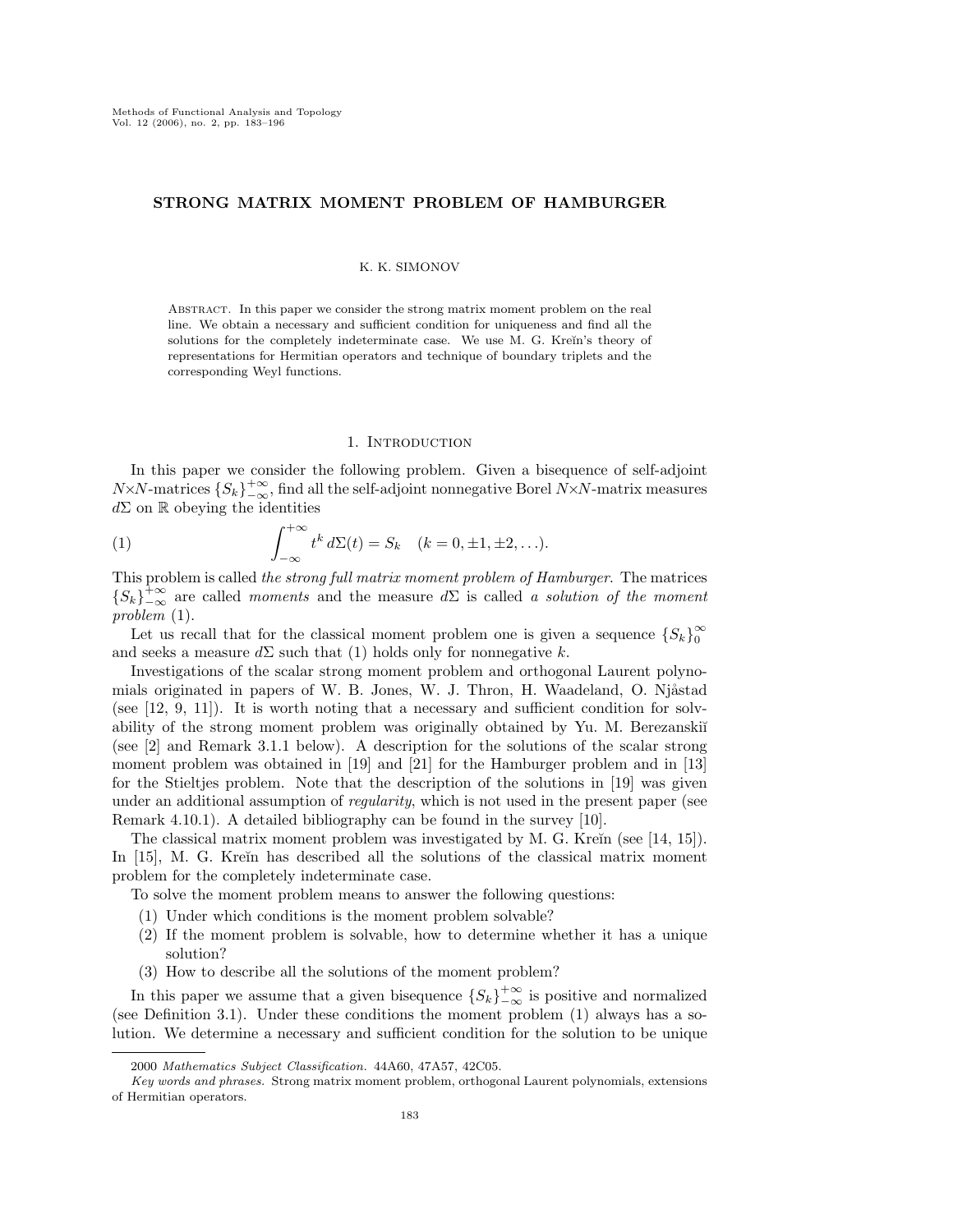(see Theorem 4.2). When the moment problem is completely indeterminate, we describe the set of all the solutions of (1) (see Theorem 4.10).

Let us briefly outline the contents of the paper. In Section 2 we recall basic concepts of M. G. Kre˘ın's theory of representations for Hermitian operators and some facts of the theory of boundary triplets.

In Section 3 we consider the space of Laurent polynomials of the form

$$
\sum_{k=-m}^{m} \xi_k z^k \quad (\{\xi_k\}_{-m}^{m} \subset \mathbb{C}^N, \ m = 0, 1, 2, \ldots)
$$

with the inner product generated by the Hankel quadratic forms

$$
\sum_{i,j=-m}^{m} \xi_j^* S_{i+j} \xi_i \quad (\{\xi_k\}_{-m}^{m} \subset \mathbb{C}^N, m = 0, 1, 2, \ldots).
$$

We introduce the multiplication operator A and determine a one-to-one correspondence between the set of minimal self-adjoint extensions of A and the set of all the solutions of (1) (see Theorem 3.2). We also recall some earlier results from [20] on orthogonal matrix Laurent polynomials of the first and second kind.

In Section 4 we find a necessary and sufficient condition for a solution of (1) to be unique (see Theorem 4.2). For the completely indeterminate case (see Definition 4.1), we construct a boundary triplet (see Theorem 4.7) for  $A^*$  and the corresponding resolvent matrix (see Theorem 4.8). Finally, we describe the set of all the solutions of  $(1)$  in the form of a Nevanlinna type formula (see Theorem 4.10).

## 2. Representations of Hermitian operators

Let us recall basic concepts and statements of M. G. Kreĭn's theory of representations for Hermitian operators (see  $[14, 7]$ ) and some facts of the theory of boundary triplets (see [8, 4, 6, 5]).

In this section, we consider a simple closed Hermitian operator  $A$  with deficiency indices  $(N, N)$  in a Hilbert space  $\mathfrak{H}$ . We assume that the domain of A is dense in  $\mathfrak{H}$ . We will use the usual notation:

$$
\mathfrak{M}_{\lambda} = \text{ran}(A - \lambda), \quad \mathfrak{N}_{\lambda} = \mathfrak{H} \ominus \mathfrak{M}_{\overline{\lambda}}.
$$

Let  $\mathfrak L$  be a subspace in  $\mathfrak H$  of dimension N. If there exists at least two points  $\lambda_+ \in \mathbb{C}_+$ and  $\lambda_-\in\mathbb{C}_-$  such that the decomposition

(2) H = L u M<sup>λ</sup>

holds for  $\lambda = \lambda_{\pm}$ , then  $\mathfrak L$  is called the module of a representation of the operator A.

A point  $\lambda \in \mathbb{C}$  is called an  $\mathcal{L}\text{-}regular point$  of A if  $\lambda$  is a point of regular type for A and the decomposition (2) holds. Denote by  $\rho(A; \mathfrak{L})$  the set of all  $\mathfrak{L}$ -regular points of A and put

$$
\rho_s(A; \mathfrak{L}) = \left\{ \lambda \in \mathbb{C} : \lambda, \overline{\lambda} \in \rho(A; \mathfrak{L}) \right\}.
$$

Let us define two holomorphic operator-valued functions

$$
\mathcal{P}(\lambda), \mathcal{Q}(\lambda): \mathfrak{H} \to \mathfrak{L} \quad (\lambda \in \rho(A; \mathfrak{L}))
$$

on the set  $\rho(A; \mathfrak{L})$ . Let  $\mathcal{P}(\lambda)$  be the skew projection onto the subspace  $\mathfrak{L}$  parallel to  $\mathfrak{M}_{\lambda}$ . In other words,  $\mathcal{P}(\lambda)$  obeys

$$
\mathcal{P}(\lambda)f \in \mathfrak{L}, \quad (I - \mathcal{P}(\lambda))f \in \mathfrak{M}_{\lambda} \quad (f \in \mathfrak{H}).
$$

Define  $\mathcal{Q}(\lambda)$  by the equality

$$
Q(\lambda) = P_{\mathfrak{L}}(A - \lambda)^{-1}(I - \mathcal{P}(\lambda)).
$$

(By  $P_H$  we denote the orthogonal projection onto a subspace  $H$ .)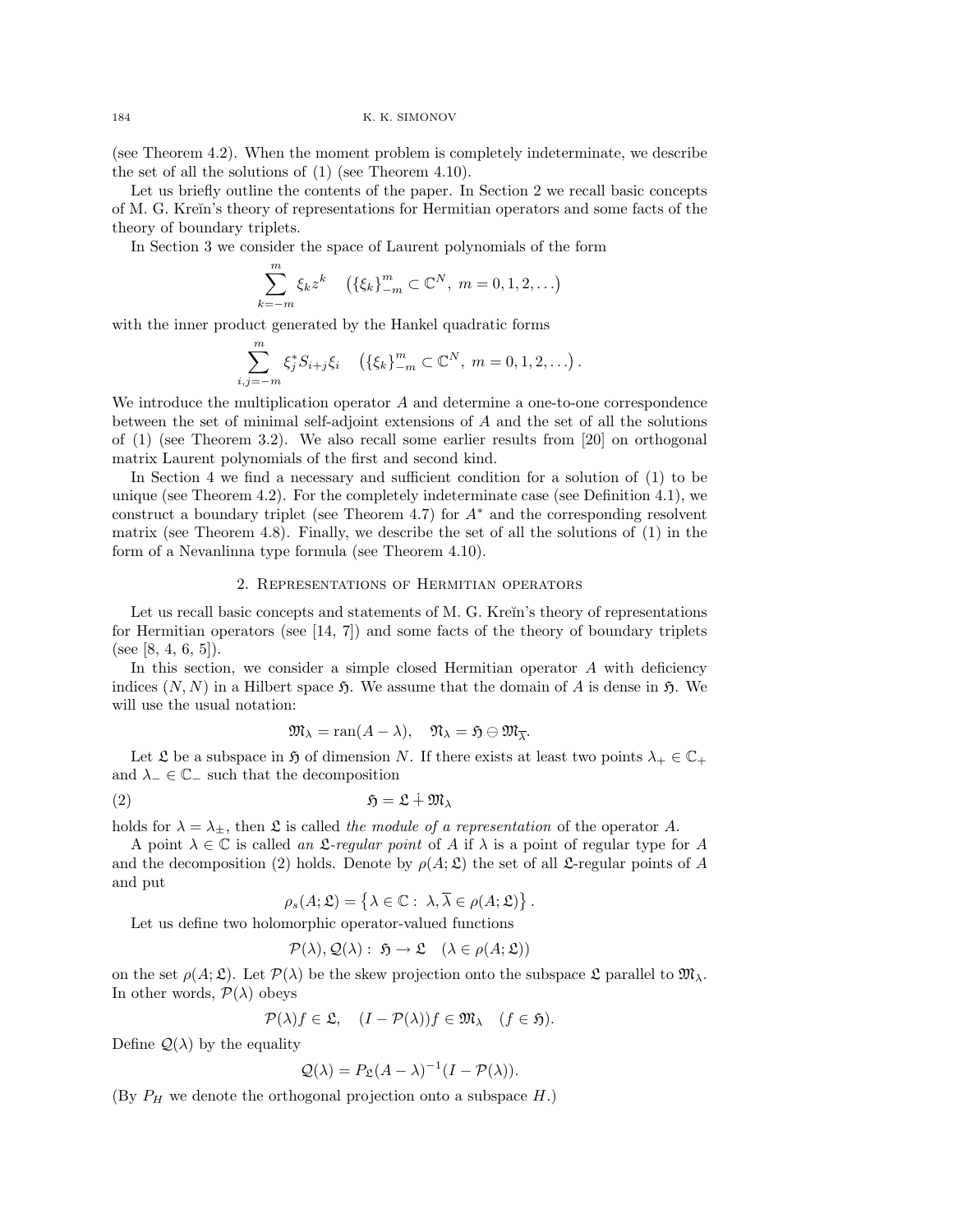The function  $P$  establishes an isomorphism between the Hilbert space  $\mathfrak{H}$  and the space of holomorphic functions

$$
\mathfrak{H}_{\mathfrak{L}} = \{ f_{\mathfrak{L}}(\lambda) = \mathcal{P}(\lambda)f : f \in \mathfrak{H}, \ \lambda \in \rho(A; \mathfrak{L}) \}.
$$

By this isomorphism the operator  $A$  is transformed to the multiplication operator

$$
\mathcal{P}(\lambda)Af = \lambda f_{\mathfrak{L}}(\lambda) \quad (f \in \text{dom } A).
$$

The following assertion is useful for checking whether a given point is  $\mathfrak{L}$ -regular.

**Theorem 2.1** ([14, 7]). If for a point  $\lambda \in \mathbb{C}$  we can find a neighborhood  $U \ni \lambda$  and a linear set  $L \subset \mathfrak{H}$  such that L is dense in  $\mathfrak{H}$  and  $f_{\mathfrak{L}}$  is holomorphic in U for each  $f \in L$ , then  $\lambda$  is an  $\mathfrak{L}$ -regular point of the operator A.

It is easy to check the following properties of the functions  $\mathcal{P}(\lambda)$  and  $\mathcal{Q}(\lambda)$ :

$$
\mathcal{P}(\lambda)Af = \lambda \mathcal{P}(\lambda)f, \qquad \mathcal{Q}(\lambda)Af = \lambda \mathcal{Q}(\lambda)f + P_{\mathfrak{L}}f \qquad (f \in \text{dom } A),
$$
  
\n
$$
A^*\mathcal{P}(\lambda)^*\phi = \overline{\lambda}\mathcal{P}(\lambda)^*\phi, \qquad A^*\mathcal{Q}(\lambda)^*\phi = \overline{\lambda}\mathcal{Q}(\lambda)^*\phi + \phi \qquad (\phi \in \mathfrak{L}),
$$
  
\n(3) 
$$
\mathcal{P}(\lambda)\phi = \phi, \qquad \mathcal{Q}(\lambda)\phi = 0 \qquad (\phi \in \mathfrak{L}),
$$
  
\n
$$
P_{\mathfrak{L}}\mathcal{P}(\lambda)^* = I_{\mathfrak{L}}, \qquad P_{\mathfrak{L}}\mathcal{Q}(\lambda)^* = 0_{\mathfrak{L}},
$$
  
\n
$$
\mathcal{P}(\lambda)^* P_{\mathfrak{L}} = \mathcal{P}(\lambda)^*, \qquad \mathcal{Q}(\lambda)^* P_{\mathfrak{L}} = \mathcal{Q}(\lambda)^*.
$$

It follows from (3) that

(4) 
$$
\mathfrak{N}_{\lambda} = \ker(A^* - \lambda) = \mathcal{P}(\overline{\lambda})^* \mathfrak{L} \quad (\lambda \in \rho_s(A; \mathfrak{L})).
$$

**Proposition 2.2** ([5, 6]). The following decomposition holds.

dom 
$$
A^* = \text{dom } A \dotplus \mathcal{P}(\lambda)^* \mathfrak{L} \dotplus \mathcal{Q}(\lambda)^* \mathfrak{L} \quad (\lambda \in \rho_s(A; \mathfrak{L})).
$$

**Definition 2.1.** Let  $\widetilde{A}$  be a self-adjoint extension of the operator A, possibly in a larger Hilbert space  $\widetilde{\mathfrak{H}} \supset \mathfrak{H}$ . The extension  $\widetilde{A}$  is called  $\mathfrak{L}\text{-minimal}$  if

$$
\widetilde{\mathfrak{H}} = \overline{\operatorname{span}} \left\{ \mathfrak{L}, \ (\widetilde{A} - \lambda)^{-1} \mathfrak{L} : \ \lambda \in \rho(\widetilde{A}) \right\}.
$$

**Definition 2.2.** Let  $\tilde{A}$  be an  $\mathfrak{L}$ -minimal self-adjoint extension of the operator A. Then the operator-valued function

$$
P_{\mathfrak{L}}(\widetilde{A} - \lambda)^{-1} |_{\mathfrak{L}} \quad (\lambda \in \rho(\widetilde{A}))
$$

is called the  $\mathfrak{L}\text{-}resolvent$  of the operator A corresponding to the extension  $\overline{A}$ .

**Definition 2.3** ([8]). A triplet  $\Pi = {\mathcal{L}, \Gamma_0, \Gamma_1}$ , where  $\Gamma = {\Gamma_0, \Gamma_1}$  is a linear operator from dom  $A^*$  to  $\mathfrak{L} \oplus \mathfrak{L}$ , is called a boundary triplet for the operator  $A^*$  if the mapping  $\Gamma$ is surjective and obeys the abstract Green identity

(5) 
$$
(A^*f,g) - (f, A^*g) = (\Gamma_1 f, \Gamma_0 g)_{\mathfrak{L}} - (\Gamma_0 f, \Gamma_1 g)_{\mathfrak{L}} \quad (f, g \in A^*).
$$

Let us recall that a linear subspace  $\widetilde{S} \subset \mathfrak{L} \oplus \mathfrak{L}$  is called a linear relation in  $\mathfrak{L}$ . Any linear operator  $S$  in  $\mathfrak L$  can be identified with its graph

$$
\{\{f, Sf\} \in \mathfrak{L} \oplus \mathfrak{L} : f \in \text{dom}\, S\}.
$$

Therefore any linear operator can be considered as a linear relation.

A linear relation  $\widetilde{S}$  in  $\mathfrak L$  is called Hermitian (dissipative) if  $(f', f) \in \mathbb R$   $(\Im(f', f) \geq 0)$  for any pair  $(f, f') \in \widetilde{S}$ . A Hermitian (dissipative) relation  $\widetilde{S}$  is called self-adjoint (maximal dissipative) if dim  $\widetilde{S} = N$ .

Any maximal dissipative linear relation  $\tilde{S}$  in  $\mathfrak L$  is uniquely represented in the form

$$
\widetilde{S} = S \oplus \text{mul } \widetilde{S},
$$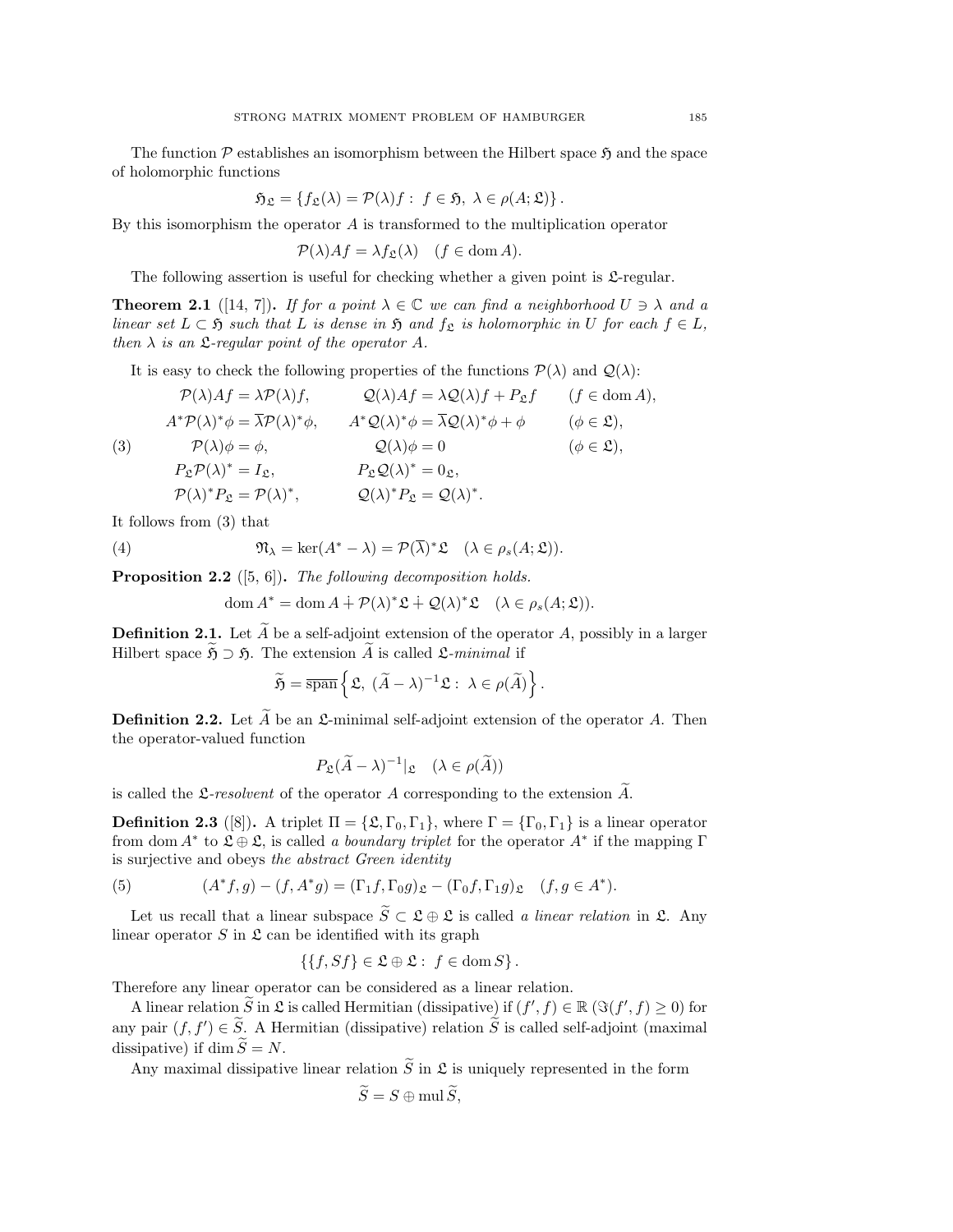where S is a linear operator, which is called the operator part of  $\widetilde{S}$ , and

$$
\text{mul}\,\widetilde{S} = \left\{ \{0, f\} \in \widetilde{S} \right\}
$$

is called the multivalued part of  $\widetilde{S}$ .

**Proposition 2.3** ([5]). A boundary triplet  $\Pi = \{\mathfrak{L}, \Gamma_0, \Gamma_1\}$  defines a one-to-one correspondence between the set of proper extensions  $\tilde{A}$  of the operator  $A (A \subset \tilde{A} \subset A^*)$  and the set of linear relations  $\theta \subset \mathfrak{L} \oplus \mathfrak{L}$ . This correspondence is given by

$$
\widetilde{A} = \widetilde{A}_{\theta} \longleftrightarrow \theta = \Gamma \operatorname{dom} \widetilde{A} = \left\{ \{\Gamma_0 f, \Gamma_1 f\} : f \in \operatorname{dom} \widetilde{A} \right\}.
$$

The extension  $\widetilde{A}_{\theta}$  is Hermitian (self-adjoint) if and only if the relation  $\theta$  has the same property.

In particular, the operators  $\Gamma_0$  and  $\Gamma_1$  define two self-adjoint extensions  $\widetilde{A}_0$  and  $\widetilde{A}_1$  of the operator A with the following domains:

(6) 
$$
\operatorname{dom} \widetilde{A}_0 = \ker \Gamma_0, \quad \operatorname{dom} \widetilde{A}_1 = \ker \Gamma_1.
$$

The equality

(7) 
$$
\gamma(\lambda) = (\Gamma_0 | \eta_\lambda)^{-1} \quad (\lambda \in \rho(\widetilde{A}_0))
$$

defines the operator-valued function  $\gamma(\lambda): \mathfrak{L} \to \mathfrak{N}_{\lambda}$  that is holomorphic on  $\rho(\widetilde{A}_0)$ .

**Definition 2.4** ([5]). The operator-valued function  $M(\lambda)$ :  $\mathfrak{L} \to \mathfrak{L}$  defined by the equality

(8) 
$$
M(\lambda)\Gamma_0 f_{\lambda} = \Gamma_1 f_{\lambda} \quad (f_{\lambda} \in \mathfrak{N}_{\lambda}, \ \lambda \in \rho(\tilde{A}_0))
$$

is called the Weyl function of the operator  $A$  corresponding to the boundary triplet  $\Pi = {\mathfrak{L}, \Gamma_0, \Gamma_1}.$ 

**Proposition 2.4** ([5]). The functions  $M(\lambda)$  and  $\gamma(\lambda)$  obey the following identities:

(9) 
$$
\gamma(\lambda) - \gamma(\mu) = (\lambda - \mu)(\widetilde{A}_0 - \lambda)^{-1}\gamma(\mu) \qquad (\lambda, \mu \in \rho(\widetilde{A}_0)),
$$

(10) 
$$
M(\lambda) - M(\mu) = (\lambda - \mu)\gamma(\overline{\mu})^*\gamma(\lambda) \qquad (\lambda, \mu \in \rho(\widetilde{A}_0)).
$$

**Definition 2.5** ([6]). It is said that a holomorphic function  $\tau : \mathbb{C}_+ \to \mathfrak{L} \oplus \mathfrak{L}$  belongs to the class  $\mathcal{N}_{\mathfrak{L}}$  if  $\tau(\lambda)$  is a maximal dissipative relation in  $\mathfrak{L}$  for any  $\lambda \in \mathbb{C}_+$ .

It is said that  $\tau$  belongs to the class  $\mathcal{N}_{\mathfrak{L}}$  if  $\tau(\lambda)$  is a maximal dissipative operator for any  $\lambda \in \mathbb{C}_+$ .

One can extend a function  $\tau \in \tilde{\mathcal{N}}_{\mathfrak{L}}$  to the domain  $\mathbb{C}_-$  by the formula

$$
\tau(\lambda) = \tau(\overline{\lambda})^* \quad (\lambda \in \mathbb{C}_-).
$$

By identities (9) and (10), it follows that  $M(\lambda)$  belongs to the class  $\mathcal{N}_{\mathfrak{L}}$ . Moreover, identity (10) means that  $M(\lambda)$  is a Q-function of the operator A corresponding to the extension  $\tilde{A}_0$  in the sense of [16, 17].

**Definition 2.6** ([18]). A  $2N \times 2N$ -matrix  $W(\lambda) = (w_{ij}(\lambda))_1^2$  holomorphic on  $\rho(A; \mathfrak{L})$  is called an  $\mathfrak{L}$ -resolvent matrix of the operator A if it obeys the identity

$$
W(\lambda)JW(\mu)^* = J + i(\lambda - \overline{\mu})G(\lambda)G(\mu)^* \quad (\lambda, \mu \in \rho(A; \mathfrak{L})),
$$

where

$$
J = i \begin{pmatrix} 0 & -1 \\ 1 & 0 \end{pmatrix} \text{ and } G(\lambda) = \begin{pmatrix} -\mathcal{Q}(\lambda) \\ \mathcal{P}(\lambda) \end{pmatrix}.
$$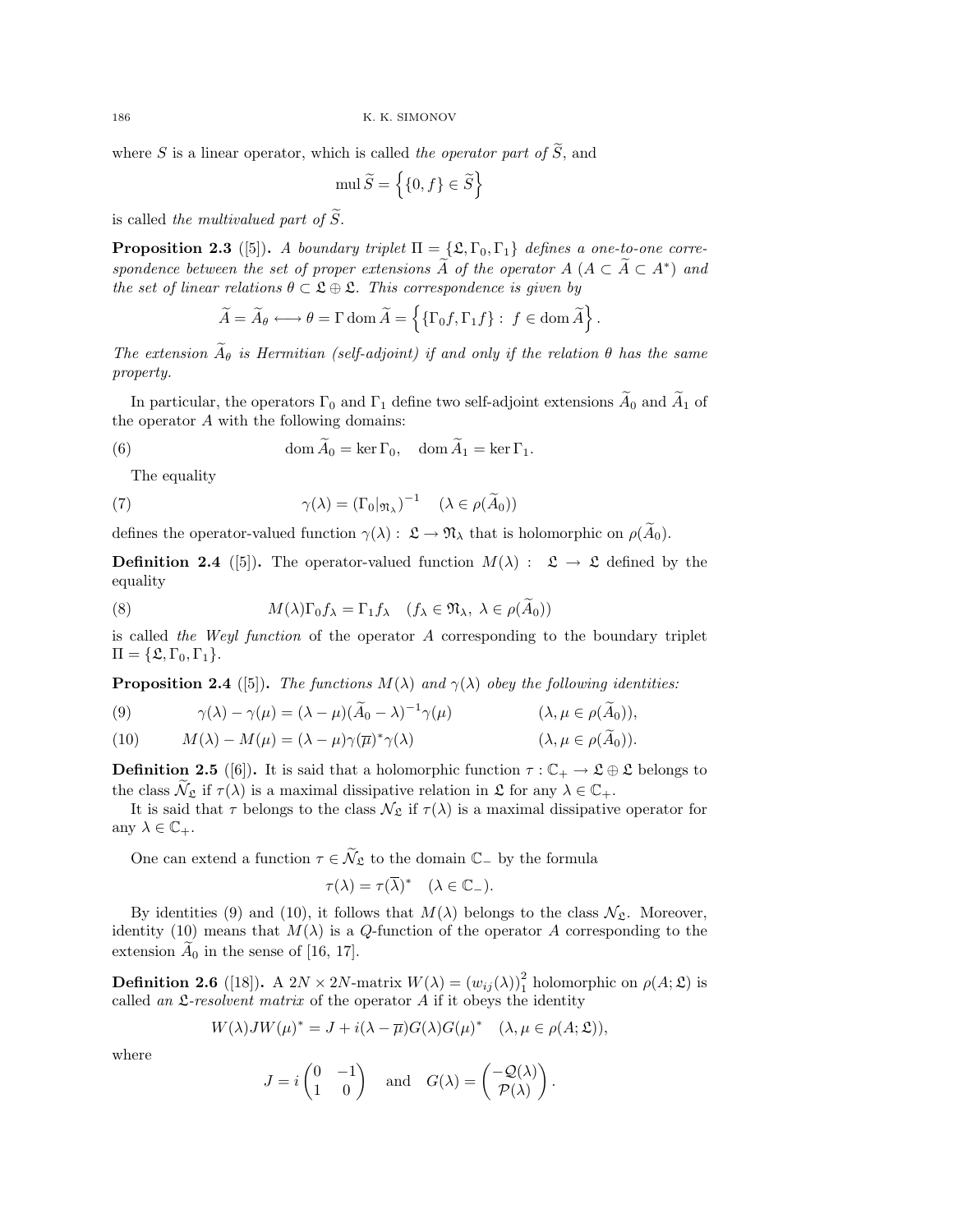An  $\mathfrak{L}$ -resolvent matrix is not unique. If  $W_1(\lambda)$  and  $W_2(\lambda)$  are two different  $\mathfrak{L}$ -resolvent matrices of A, then

$$
W_1(\lambda) = W_2(\lambda)U \quad (\lambda \in \rho(A; \mathfrak{L})),
$$

where  $U$  is a J-unitary matrix.

There exists a natural one-to-one correspondence between the set of  $\mathfrak{L}$ -resolvent matrices and the set of boundary triplets. This following theorem shows how to construct the L-resolvent matrix corresponding to a boundary triplet.

**Theorem 2.5** ([6]). Let  $\Pi = {\mathfrak{L}}, \Gamma_0, \Gamma_1$  be a boundary triplet for the operator  $A^*$ . Then the matrix function

$$
W_{\Pi}(\lambda) = (\Gamma G(\lambda))^* = \begin{pmatrix} -\Gamma_0 \mathcal{Q}(\lambda)^* & \Gamma_0 \mathcal{P}(\lambda)^* \\ -\Gamma_1 \mathcal{Q}(\lambda)^* & \Gamma_1 \mathcal{P}(\lambda)^* \end{pmatrix}^*
$$

is an L-resolvent matrix of A.  $W_{\Pi}(\lambda)$  is called the  $\Pi$ L-resolvent matrix of A corresponding to the boundary triplet Π.

**Theorem 2.6** ([14, 7, 6]). Let  $W(\lambda) = (w_{ij}(\lambda))^2$  be an  $\mathfrak{L}$ -resolvent matrix of the operator A. Then the formula

(11) 
$$
P_{\mathfrak{L}}(\widetilde{A}-\lambda)^{-1}|_{\mathfrak{L}} = (w_{11}(\lambda)\tau(\lambda)+w_{12}(\lambda))(w_{21}(\lambda)\tau(\lambda)+w_{22}(\lambda))^{-1} \quad (\lambda \in \rho(A; \mathfrak{L}))
$$

establishes a one-to-one correspondence between the set of all  $\mathfrak{L}\text{-minimal self-adjoint}$ extensions  $\widetilde{A}$  of the operator A and the set of all functions  $\tau \in \widetilde{\mathcal{N}}_{\mathfrak{L}}$ .

Remark 2.6.1. Suppose that  $W(\lambda)$  is the  $\Pi\mathfrak{L}$ -resolvent matrix of A corresponding to a boundary triplet  $\Pi = \{\mathfrak{L}, \Gamma_0, \Gamma_1\}$ . In this case, the parameter  $\tau(\lambda)$  in (11) corresponds to the generalized resolvent of A uniquely defined by M. G. Kreĭn's formula (see [17, 7])

$$
P_{\mathfrak{H}}(\widetilde{A}-\lambda)^{-1}|_{\mathfrak{H}}=(\widetilde{A}_0-\lambda)^{-1}-\gamma(\lambda)(\tau(\lambda)+M(\lambda))^{-1}\gamma(\overline{\lambda})^*,
$$

where  $\widetilde{A}_0$ ,  $\gamma(\lambda)$ , and  $M(\lambda)$  are defined by (6)–(8).

## 3. The space of Laurent polynomials

**Theorem 3.1.** If the moment problem  $(1)$  is solvable, then the quadratic forms

(12) 
$$
\sum_{i,j=-m}^{m} \xi_{j}^{*} S_{i+j} \xi_{i} \quad (\{\xi_{k}\}_{-m}^{m} \subset \mathbb{C}^{N})
$$

are positive definite for any  $m = 0, 1, 2, \ldots$ .

*Proof.* Suppose  $d\Sigma$  is a solution of the moment problem (1), m is a nonnegative integer. Then

$$
\sum_{i,j=-m}^{m} \xi_j^* S_{i+j} \xi_i = \int_{-\infty}^{+\infty} \bigg( \sum_{j=-m}^{m} \xi_j t^j \bigg)^* d\Sigma(t) \bigg( \sum_{i=-m}^{m} \xi_i t^i \bigg) \ge 0
$$

for any  $\{\xi_k\}_{k=1}^m$  $\frac{m}{-m} \subset \mathbb{C}$ 

Remark 3.1.1. For the scalar case, it is known (see [11]) that the positive definiteness of the quadratic forms (12) is also a sufficient condition for the solvability of the moment problem (1). Yu. M. Berezanskiĭ has pointed us that this condition for the solvability of (1) is a particular case of Theorem 5.1 from his book [2, page 722].

**Definition 3.1.** A bisequence  $\{S_k\}_{-\infty}^{+\infty}$  is called *positive* if the quadratic forms (12) are strictly positive definite for each  $m = 0, 1, 2, \dots$ .

A positive bisequence  $\{S_k\}_{-\infty}^{+\infty}$  is called *normalized* if  $S_0 = I$ .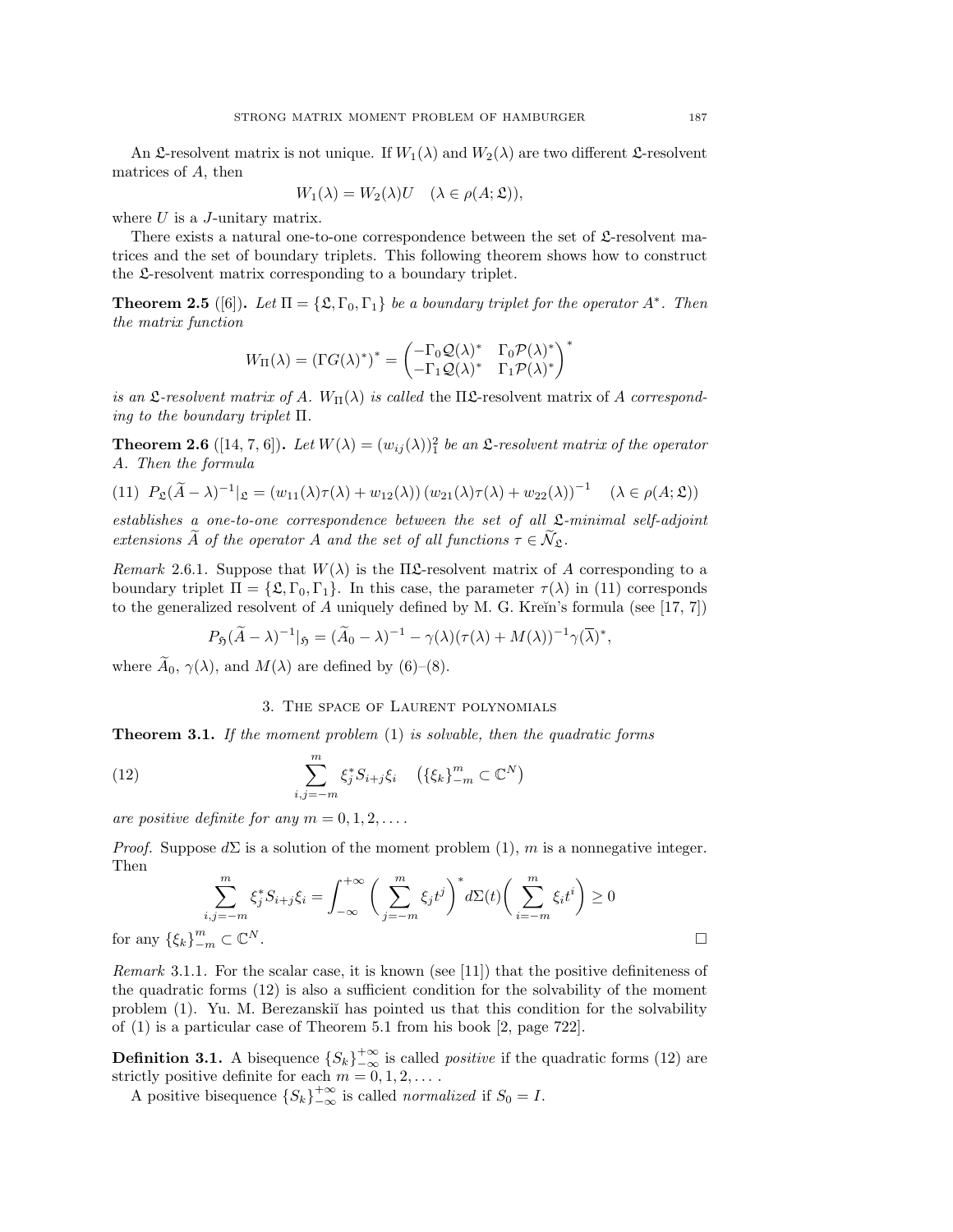Any positive bisequence  $\{\widetilde{S}_k\}_{-\infty}^{\infty}$  can be converted to a normalized bisequence  $\{S_k\}_{-\infty}^{+\infty}$ by the rule

$$
S_k = \tilde{S}_0^{-\frac{1}{2}} \tilde{S}_k \tilde{S}_0^{-\frac{1}{2}} \quad (k = 0, \pm 1, \pm 2, \ldots).
$$

Definition 3.2. The moment problem (1) is called *nondegenerate* if the given bisequence of moments  $\{S_k\}_{-\infty}^{+\infty}$  is positive.

In this paper, we assume that the given bisequence of moments is positive and normalized.

Consider the space of N-vector Laurent polynomials

$$
\overset{\circ}{\mathfrak{H}} = \bigg\{ f(z) = \sum_{k=-m}^{m} f_k z^k : \{f_k\}_{-m}^{m} \subset \mathbb{C}^N, \ m = 0, 1, 2, \dots \bigg\}.
$$

In this space, we introduce the inner product

(13) 
$$
(f,g) = \sum_{i,j=-m}^{m} g_j^* S_{i+j} f_i,
$$

where

$$
f(z) = \sum_{i=-m}^{m} f_i z^i, \quad g(z) = \sum_{j=-m}^{m} g_j z^j \quad (m = 0, 1, 2, \ldots).
$$

Denote by  $\mathfrak H$  the completion of  $\hat{\mathfrak H}$  to a Hilbert space with respect to the inner product (13).

In the space  $\mathfrak{H}$ , take the N-dimensional subspace

$$
\mathfrak{H}_0 = \left\{ f(z) \equiv f_0 : f_0 \in \mathbb{C}^N \right\}.
$$

Since the bisequence  ${S_k}^{+\infty}_{-\infty}$  is normalized, the subspace  $\mathfrak{H}_0$  is naturally isomorphic to the space  $\mathbb{C}^N$ .

Consider the linear operator  $\hat{A}$  defined by

dom 
$$
\stackrel{\circ}{A}
$$
 =  $\stackrel{\circ}{\mathfrak{H}}$ ,  $\stackrel{\circ}{A}f(z) = zf(z)$   $(f \in \stackrel{\circ}{\mathfrak{H}})$ .

Denote by A the closure of  $\hat{A}$  in the Hilbert space  $\mathfrak{H}$ .

Theorem 3.2. There exists a one-to-one correspondence between the set of all the solutions  $d\Sigma$  of the moment problem (1) and the set of all the  $\mathfrak{H}_0$ -minimal self-adjoint extensions  $\widetilde{A}$  of the operator A. This correspondence is given by

$$
\Sigma(t) = P_{\mathfrak{H}_0} E_t(A)|_{\mathfrak{H}_0},
$$

where  $E_t(\widetilde{A})$  is the orthogonal spectral measure of a self-adjoint operator  $\widetilde{A}$ .

*Proof.* Suppose that  $\widetilde{A}$  is an  $\mathfrak{H}_0$ -minimal self-adjoint extension of the operator A in a Hilbert space  $\widetilde{\mathfrak{H}} \supset \mathfrak{H}$ . Let  $E_t = E_t(\widetilde{A})$  be the spectral measure of  $\widetilde{A}$ . We now prove that  $d\Sigma(t) = d(P_{\mathfrak{H}_0} E_t|_{\mathfrak{H}_0})$  is a solution of the moment problem (1). Since ker  $A = \text{ker } A = \{0\},$ the equalities

$$
z^k \phi = A^k \phi = \widetilde{A}^k \phi \quad (\phi \in \mathfrak{H}_0 \cong \mathbb{C}^N, \ k = 0, \pm 1, \pm 2, \ldots)
$$

hold. Therefore

$$
\int_{-\infty}^{+\infty} t^{i+j} \psi^* d\Sigma(t) \phi = \int_{-\infty}^{+\infty} t^{i+j} d(E_t \phi, \psi) = (\tilde{A}^i \phi, \tilde{A}^j \psi) = (A^i \phi, A^j \psi) = \psi^* S_{i+j} \phi
$$

$$
(\phi, \psi \in \mathfrak{H}_0 \cong \mathbb{C}^N, i, j = 0, \pm 1, \pm 2, \ldots),
$$

and thus  $d\Sigma(t)$  is a solution of the moment problem (1).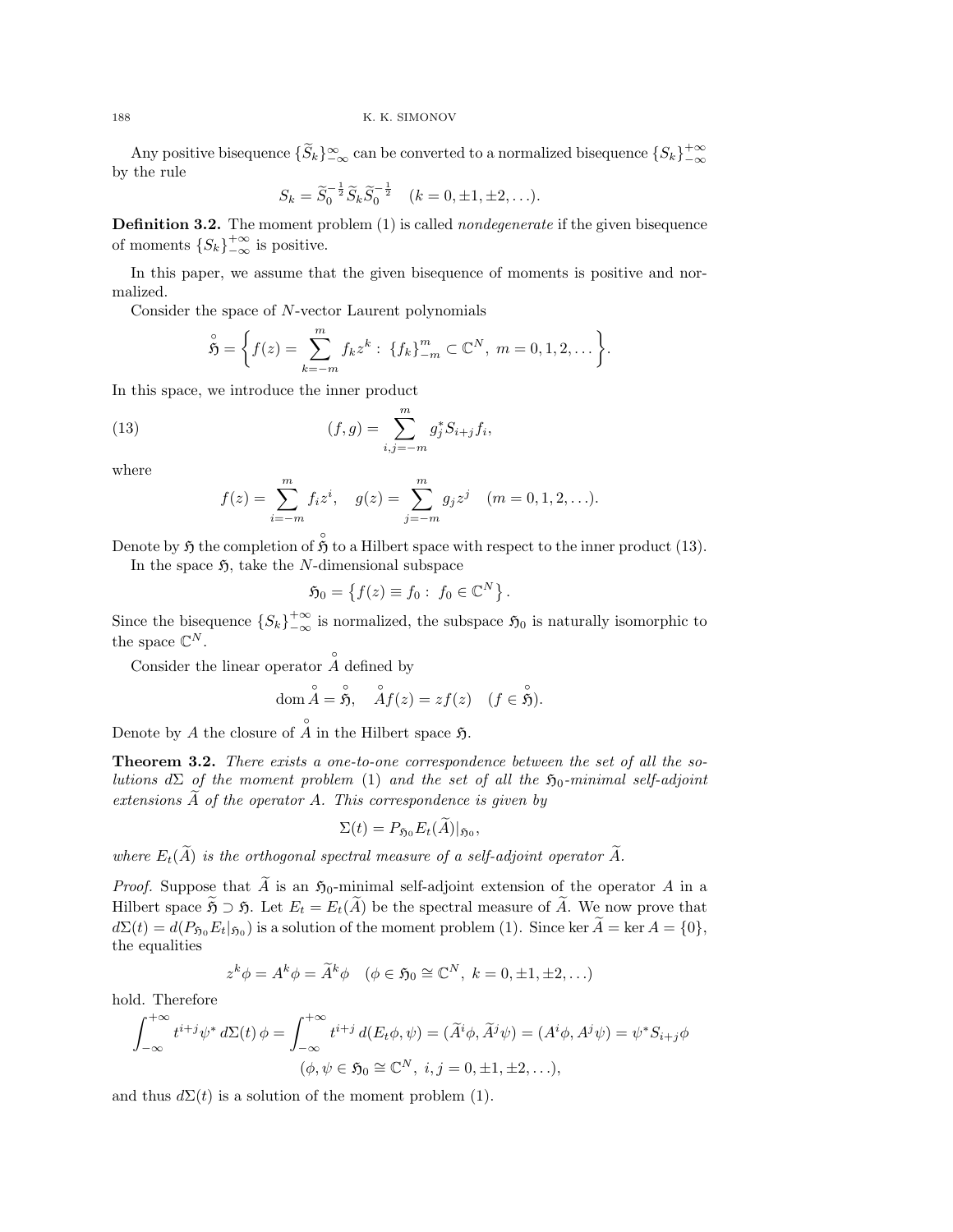Let us prove the converse assertion. Suppose that  $d\Sigma(t)$  is a solution of the moment problem (1). Then  $\Sigma(t)$  is a linear bounded self-adjoint operator in  $\mathfrak{H}_0 \cong \mathbb{C}^N$  and it obeys the conditions

$$
\Sigma(-\infty) = 0_{\mathfrak{H}_0}, \quad \Sigma(+\infty) = I_{\mathfrak{H}_0}, \quad \Sigma(t-0) = \Sigma(t) \quad (t \in \mathbb{R}).
$$

By the Naimark dilation theorem (see [1, 3]), there exists a Hilbert space  $\widetilde{\mathfrak{H}} \supset \mathfrak{H}_0$  and a resolution of identity  $E_t : \widetilde{\mathfrak{H}} \to \widetilde{\mathfrak{H}}$  such that

$$
\Sigma(t) = P_{\mathfrak{H}_0} E_t |_{\mathfrak{H}_0}, \quad \overline{\operatorname{span}} \{ E_t \phi : \phi \in \mathfrak{H}_0 \} = \widetilde{\mathfrak{H}}.
$$

The resolution of identity  $E_t$  defines the self-adjoint operator

$$
\widetilde{A} = \int_{-\infty}^{+\infty} t \, dE_t
$$

in the space  $\widetilde{\mathfrak{H}}$ . Let us show that there exists an isometric embedding  $V : \mathfrak{H} \to \widetilde{\mathfrak{H}}$  such that  $VAV^{-1} \subset \widetilde{A}.$  Indeed,

$$
\int_{-\infty}^{+\infty} t^{2k} d(E_t \phi, \phi) = \int_{-\infty}^{+\infty} t^{2k} d(\Sigma(t) \phi, \phi) = \phi^* S_{2k} \phi < \infty
$$
\n
$$
(\phi \in \mathfrak{H}_0 \cong \mathbb{C}^N, \ k = 0, \pm 1, \pm 2, \ldots),
$$

and therefore  $\mathfrak{H}_0 \subset \text{dom } \widetilde{A}^k$  for each integer k. Put

 $V(z^k \phi) = V(A^k \phi) = \widetilde{A}^k \phi \quad (\phi \in \mathfrak{H}_0 \cong \mathbb{C}^N. \ k = 0, \pm 1, \pm 2, \ldots).$ 

The mapping  $V$  is isometric since

$$
(V(zi\phi), V(zj\psi))_{\widetilde{\mathfrak{H}}} = (\widetilde{A}^i\phi, \widetilde{A}^j\psi)_{\widetilde{\mathfrak{H}}} = \int_{-\infty}^{+\infty} t^{i+j} d(E_t\phi, \psi) = \int_{-\infty}^{+\infty} t^{i+j} \psi^* d\Sigma(t)\phi
$$
  
=  $\psi^* S_{i+j} \phi = (z^i\phi, z^j\psi) \quad (\phi, \psi \in \mathfrak{H}_0 \cong \mathbb{C}^N, i, j = 0, \pm 1, \pm 2, ...),$ 

and the inclusion  $VAV^{-1} \subset \widetilde{A}$  holds by construction.

Corollary 3.2.1. The moment problem (1) has a unique solution if and only if the operator  $A$  is maximal. Otherwise the moment problem  $(1)$  has infinitely many solutions.

**Definition 3.3** ([20]). A sequence of  $N \times N$ -matrix Laurent polynomials  ${P_k(z)}_0^{\infty}$  $\frac{\infty}{0}$  of the form

$$
P_{2k}(z) = \sum_{j=-k}^{k} P_{2k}^{(j)} z^j, \quad P_{2k+1}(z) = \sum_{j=-k-1}^{k} P_{2k+1}^{(j)} z^j \quad (P_k^{(j)} \in \mathbb{C}^{N \times N})
$$

is called the sequence of orthogonal Laurent polynomials of the first kind if the following conditions hold:

- (A) The coefficients  $P_{2k}^{(k)}$  $p_{2k}^{(k)}$  and  $P_{2k+1}^{(-k-1)}$  are strictly positive matrices.
- (B) The Laurent polynomials  $\{P_k(z)\}_0^\infty$  $_{0}^{\infty}$  are orthonormal, i.e.,

$$
(P_i(z)\xi, P_j(z)\eta) = 0, \quad (P_k(z)\xi, P_k(z)\eta) = \eta^* \xi \quad (\xi, \eta \in \mathbb{C}^N, \ i, j, k = 0, 1, \dots, \ i \neq j).
$$

Conditions (A) and (B) uniquely determine the sequence  ${P_k(z)}_0^{\infty}$  $_{0}^{\infty}$ .

**Definition 3.4** ([20]). The sequence of  $N \times N$ -matrix Laurent polynomials  ${Q_k(z)}_0^{\infty}$ 0 defined by

 $\eta^* Q_k(z) \xi = (R_k(\cdot, z) \xi, \eta) \quad (\xi, \eta \in \mathbb{C}^N, \ k = 0, 1, 2, \ldots),$ 

where

$$
R_k(\zeta, z) = \frac{P_k(\zeta) - P_k(z)}{\zeta - z} \quad (k = 0, 1, 2, \ldots),
$$

is called the sequence of Laurent polynomials of the second kind.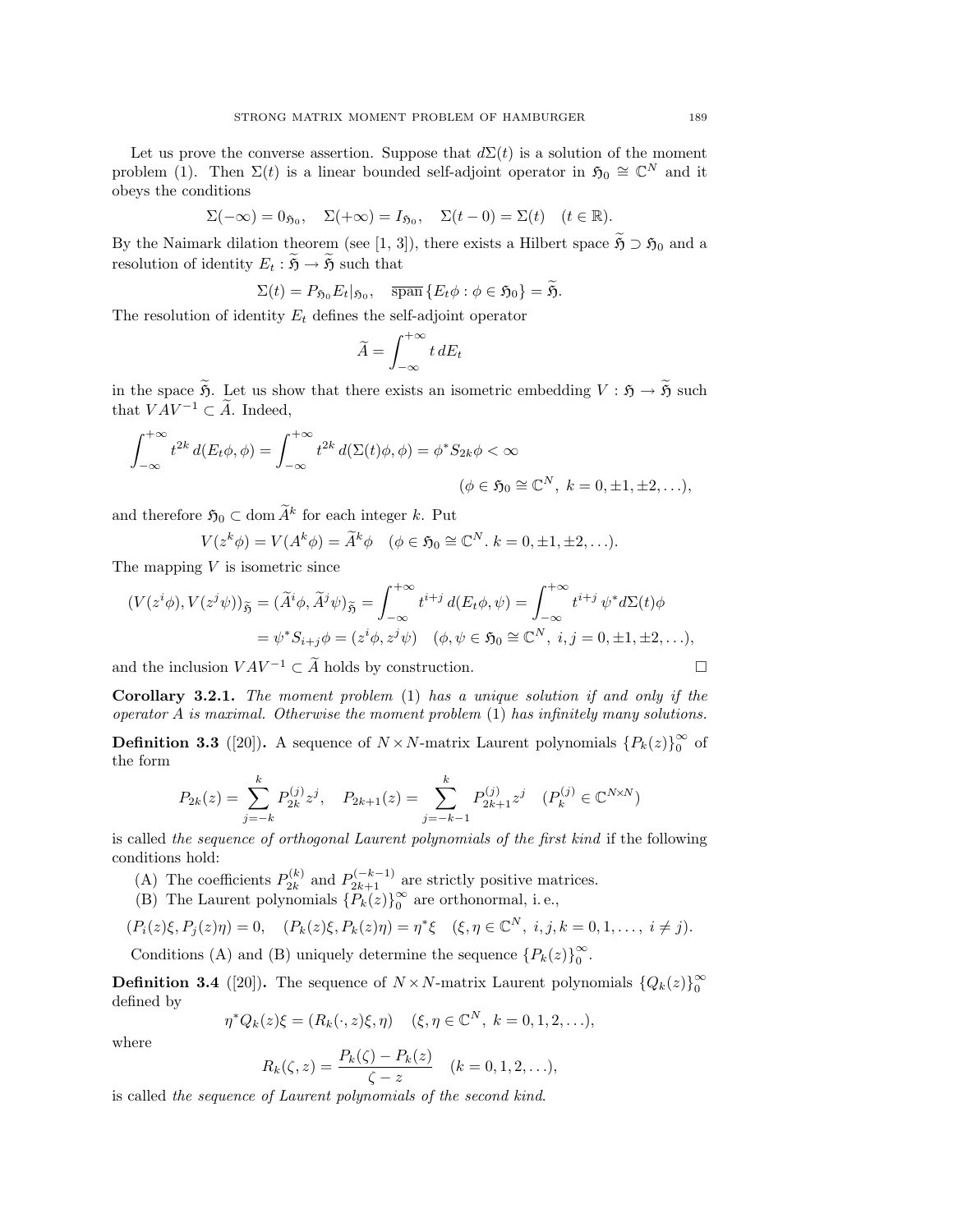Extending Definitions 3.3 and 3.4, put

$$
P_{-2}(z) = 0
$$
,  $P_{-1}(z) = 0$ ,  $Q_{-2}(z) = -I$ ,  $Q_{-1}(z) = 0$ .

**Definition 3.5** ([11, 10]). The sequence  ${P_k(z)}_0^{\infty}$  $\int_{0}^{\infty}$  is called *regular* if the coefficients  $P_{2k}^{(-k)}$  $p_{2k}^{(-k)}$  and  $P_{2k+1}^{(k)}$  are nondegenerate matrices.

Note that in this paper we do not assume that the sequence  ${P_k(z)}_0^{\infty}$  $\int_{0}^{\infty}$  is regular (see Remark 4.10.1).

If we denote by  $\{\epsilon_j\}_1^N$  $_1^N$  the standard basis in  $\mathbb{C}^N$ , then the sequence

$$
\{P_i(z)\epsilon_j\} = \{P_0(z)\epsilon_1,\ldots,P_0(z)\epsilon_N,P_1(z)\epsilon_1,\ldots,P_1(z)\epsilon_N,\ldots\}
$$

forms an orthonormal basis in the space  $\mathfrak{H}$ . Therefore any element  $f \in \mathfrak{H}$  can be uniquely represented as a Fourier series

(14) 
$$
f(z) = \sum_{k=0}^{\infty} P_k(z) \phi_k,
$$

where the Fourier coefficients  $\phi_k \in \mathbb{C}^N$  are determined by the equalities

$$
\epsilon_j^* \phi_k = (f(z), P_k(z)\epsilon_j) \quad (j = 1, \dots, N).
$$

Conversely, a vector f of the form (14) belongs to the space  $\mathfrak{H}$  if and only if it obeys the inequality

$$
\left\|f\right\|^2=\sum_{k=0}^\infty \|\phi_k\|_{\mathbb{C}^N}^2<\infty.
$$

**Theorem 3.3** ([20]). The Laurent polynomials  ${P_k(z)}_0^{\infty}$  $\int_0^\infty$  and  $\{Q_k(z)\}_0^\infty$  $\int_{0}^{\infty}$  obey the recurrence relations

(15)  
\n
$$
zP_{2k}(z) = P_{2k-2}(z)C_{2k-2}^{*} + P_{2k-1}(z)B_{2k-1}^{*}
$$
\n
$$
+ P_{2k}(z)A_{2k} + P_{2k+1}(z)B_{2k} + P_{2k+2}(z)C_{2k},
$$
\n
$$
zQ_{2k}(z) = Q_{2k-2}(z)C_{2k-2}^{*} + Q_{2k-1}(z)B_{2k-1}^{*}
$$
\n
$$
+ Q_{2k}(z)A_{2k} + Q_{2k+1}(z)B_{2k} + Q_{2k+2}(z)C_{2k},
$$
\n
$$
zP_{2k+1}(z) = P_{2k}(z)B_{2k}^{*} + P_{2k+1}(z)A_{2k+1} + P_{2k+2}(z)B_{2k+1},
$$
\n
$$
zQ_{2k+1}(z) = Q_{2k}(z)B_{2k}^{*} + Q_{2k+1}(z)A_{2k+1} + Q_{2k+2}(z)B_{2k+1}
$$
\n
$$
(k = 0, 1, 2, ...),
$$

with the initial conditions

(16) 
$$
P_{-2}(z) = 0
$$
,  $P_0(z) = I$ ,  $Q_{-2}(z) = -I$ ,  $Q_0(z) = 0$ ,  
where the coefficients  $\{A_k\}_0^{\infty}$ ,  $\{B_k\}_{-1}^{\infty}$ ,  $\{C_k\}_{-2}^{\infty}$  are some  $N \times N$ -matrices.

In the basis  $\{P_i(z)\epsilon_j\}$ , the operator A has the following block-matrix form

(17) 
$$
\begin{pmatrix}\nA_0 & B_0^* & C_0^* \\
B_0 & A_1 & B_1^* \\
C_0 & B_1 & A_2 & B_2^* & C_2^* \\
B_2 & A_3 & B_3^* \\
C_2 & B_3 & A_4^* \\
& & & & \ddots\n\end{pmatrix}
$$

**Definition 3.6.** The matrix (17) is called the generalized Jacobi matrix corresponding to the matrix moment problem (1).

**Proposition 3.4** ([20]). The coefficients  $\{A_k\}_0^{\infty}$  $\int_0^\infty$ ,  ${B_k}_{-1}^\infty$ ,  ${C_k}_{-2}^\infty$  of the recurrence relations (15) obey the following conditions.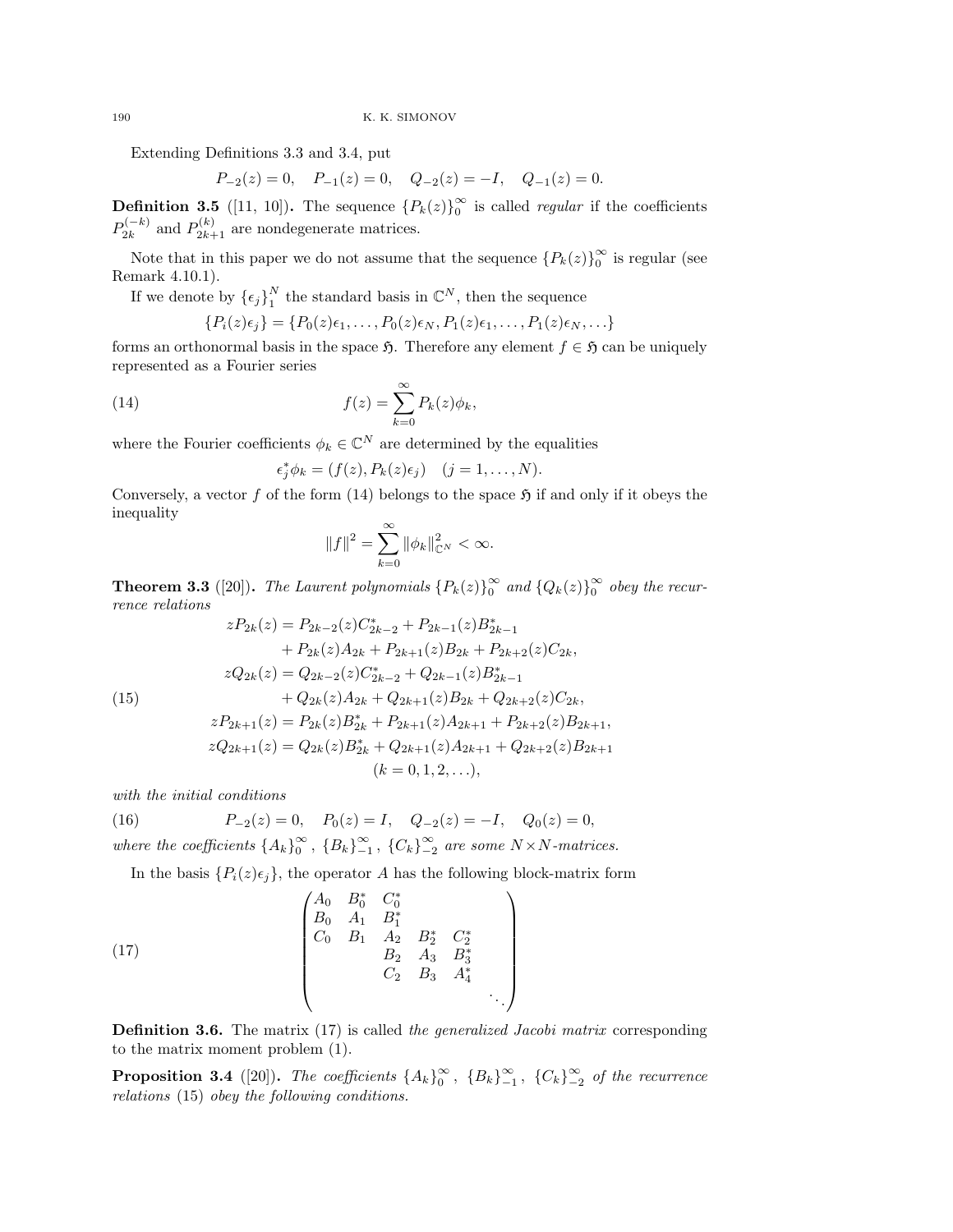- (i)  $C_{-2} = I$ ,  $B_{-1} = 0$ ,  $C_{2k-1} = 0$   $(k = 0, 1, 2, ...)$ ;
- (ii) The following matrices are well defined:

$$
C_{2k}^{-1}, \quad \widetilde{B}_0 = (B_0^* - A_0 C_0^{-1} B_1)^{-1},
$$
  

$$
\widetilde{C}_{2k+1} = -\left[ \begin{array}{cc} (B_{2k} & B_{2k+1}^*) \begin{pmatrix} C_{2k} & A_{2k+2} \\ 0 & C_{2k+2} \end{pmatrix}^{-1} \begin{pmatrix} B_{2k+2}^* \\ B_{2k+3} \end{pmatrix} \right]^{-1}
$$
  

$$
(k = 0, 1, 2 \ldots);
$$

(iii) The following inequalities hold:

$$
C_{2k}C_{2k-2}\cdots C_0 > 0
$$
,  $\widetilde{C}_{2k+1}\widetilde{C}_{2k-1}\cdots \widetilde{C}_1\widetilde{B}_0 > 0$   $(k = 0, 1, 2, \ldots);$ 

(iv) The matrices  $A_k$  are self-adjoint and obey the identities

$$
A_{2k+1} = B_{2k} C_{2k}^{-1} B_{2k+1} \quad (k = 0, 1, 2, \ldots).
$$

Proposition 3.5 ([20]). Let  $\{A_k\}_0^\infty$  $\int_0^\infty$ ,  ${B_k}_{-1}^\infty$ ,  ${C_k}_{-2}^\infty$  be arbitrary matrices satisfying conditions (i)–(iv). Then there exists a unique positive and normalized bisequence of moments  $\{S_k\}_{-\infty}^{+\infty}$  such that the corresponding Laurent polynomials  $\{P_k(z)\}_0^{\infty}$  $\int_0^\infty$  and  $\{Q_k(z)\}_0^\infty$ 0 obey (15) with the given coefficients.

**Corollary 3.5.1** ([20]). Suppose that a sequence of vectors  $\{f_k\}_0^\infty \subset \mathbb{C}^N$  obeys the following recurrence relations.

(18) 
$$
\lambda f_{2k} = C_{2k-2} f_{2k-2} + B_{2k-1} f_{2k-1} + A_{2k} f_{2k} + B_{2k}^* f_{2k+1} + C_{2k}^* f_{2k+2},
$$

$$
\lambda f_{2k+1} = B_{2k} f_{2k} + A_{2k+1} f_{2k+1} + B_{2k+1}^* f_{2k+2}
$$

$$
(k = 0, 1, 2, ...),
$$

where  $f_{-2} = f_{-1} = 0$ . Then

(19) 
$$
f_j = P_j(\overline{\lambda})^* f_0 \quad (j = 0, 1, 2, ...).
$$

4. Solutions of the moment problem

Theorem 4.1. The limit

$$
\mathcal{R}(\lambda) = \lim_{n \to \infty} \left( \sum_{k=0}^{n} P_k(\lambda) P_k(\lambda)^* \right)^{-1}
$$

converges for each  $\lambda \in \mathbb{C} \setminus \{0\}$  and its rank satisfies the condition

$$
rank R(\lambda) = m_{\pm} \quad (\lambda \in \mathbb{C}_{\pm}),
$$

where  $(m_+, m_-)$  are the deficiency indices of the operator A. The deficiency subspace  $\mathfrak{N}_{\lambda}$  of the operator A has the form

$$
\mathfrak{N}_{\lambda} = \left\{ f_{\lambda, \phi}(z) = \sum_{k=0}^{\infty} P_k(z) P_k(\overline{\lambda})^* \phi : \phi \in \mathbb{C}^N \ominus \ker \mathcal{R}(\overline{\lambda}) \right\} \quad (\lambda \in \mathbb{C} \setminus \{0\}).
$$

Remark 4.1.1. For the classical matrix moment problem this theorem has been proved by M. G. Kreĭn  $[15]$  (see also  $[2]$ ).

*Proof.* To prove this statement, we only need to show that the deficiency space  $\mathfrak{N}_{\lambda}$  of the operator A consists of the vectors

$$
f_{\lambda,\phi}(z) = \sum_{k=0}^{\infty} P_k(z) P_k(\overline{\lambda})^* \phi \quad (\phi \in \mathbb{C}^N)
$$

satisfying the condition

$$
\sum_{k=0}^{\infty} \phi^* P_k(\overline{\lambda}) P_k(\overline{\lambda})^* \phi < \infty.
$$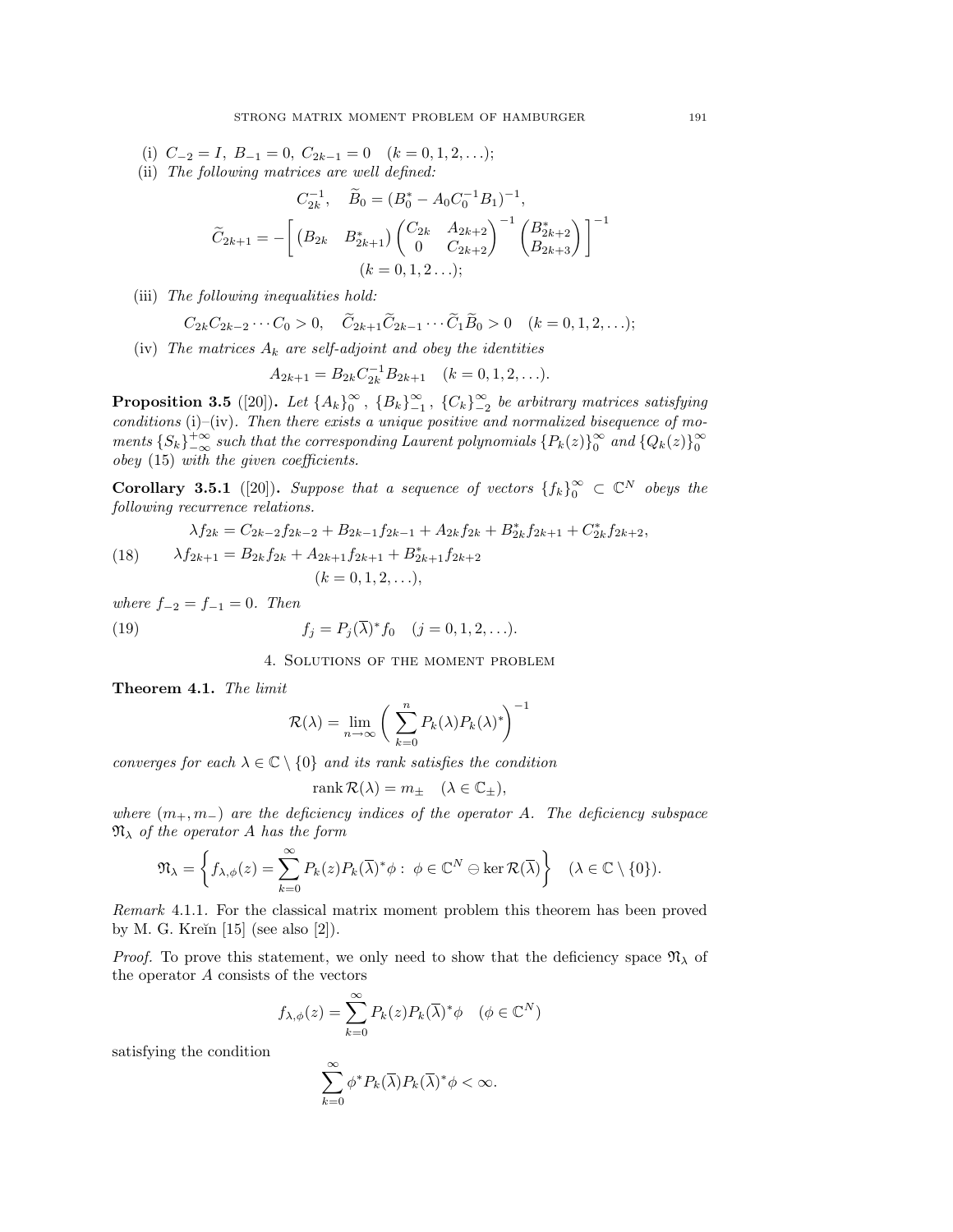Let us find the domain of the adjoint operator  $A^*$ . A vector  $f \in \mathfrak{H}$  belongs to dom  $A^*$ if and only if there exists a vector  $g \in \mathfrak{H}$  such that

(20) 
$$
(f(z), AP_k(z)\epsilon_j) = (g(z), P_k(z)\epsilon_j) \quad (k = 0, 1, 2, \ldots, j = 1, \ldots, N).
$$

In this case  $f \in \text{dom } A^*$  and  $g = Af$ . Suppose that the vectors  $f(z)$  and  $g(z)$  have the form

$$
f(z) = \sum_{k=0}^{\infty} P_k(z) f_k, \quad g(z) = \sum_{k=0}^{\infty} P_k(z) g_k.
$$

Then the equalities (20) are equivalent to

 $g_k = C_{k-2}f_{k-2} + B_{k-1}f_{k-1} + A_kf_k + B_k^*f_{k+1} + C_k^*f_{k+2} \quad (k = 0, 1, \ldots, f_{-2} = f_{-1} = 0).$ The vector g belongs to  $\mathfrak H$  if and only if

(21) 
$$
||g||^2 = \sum_{k=0}^{\infty} ||C_{k-2}f_{k-2} + B_{k-1}f_{k-1} + A_kf_k + B_k^*f_{k+1} + C_k^*f_{k+2}||_{\mathbb{C}^N}^2 < \infty.
$$

Thus a vector  $f \in \mathfrak{H}$  belongs to dom  $A^*$  if and only if its Fourier coefficients  $\{f_k\}_0^{\infty}$  $_0^{\infty}$  satisfy condition (21).

We are now ready to find the deficiency subspace

$$
\mathfrak{N}_{\lambda} = \mathfrak{H} \ominus \text{ran}(A - \overline{\lambda}) = \text{ker}(A^* - \lambda).
$$

If a vector  $f \in \mathfrak{H}$  of the form

$$
f(z) = \sum_{k=0}^{\infty} P_k(z) f_k
$$

belongs to ker( $A^* - \lambda$ ), then the coefficients  $f_k$  obey (18). By Corollary 3.5.1, it follows that the vector  $f$  has the form

(22) 
$$
f(z) = \sum_{k=0}^{\infty} P_k(z) P_k(\overline{\lambda})^* f_0 \quad (f_0 \in \mathbb{C}^N).
$$

Conversely, if a vector  $f$  has the form  $(22)$  and obeys the condition

(23) 
$$
||f||^2 = \sum_{k=0}^{\infty} ||P_k(\overline{\lambda})^* f_0||_{\mathbb{C}^N}^2 < \infty,
$$

then f belongs to  $\mathfrak{N}_{\lambda} = \ker(A^* - \lambda)$ .

**Corollary 4.1.2.** If A has deficiency indices  $(N, N)$ , then A is a simple operator.

By Theorem 4.1 and Corollary 3.2.1, one obtains the following necessary and sufficient condition for the uniqueness of the solutions of (1).

**Theorem 4.2.** The moment problem (1) has a unique solution if and only if  $\mathcal{R}(\lambda) = 0$ for some  $\lambda \in \mathbb{C} \setminus \mathbb{R}$ . Otherwise the moment problem (1) has infinitely many solutions.

**Definition 4.1.** The moment problem (1) is called *completely indeterminate* if the operator  $A$  has deficiency indices  $(N, N)$ .

The moment problem (1) is completely indeterminate if and only if ker  $\mathcal{R}(\lambda) = \{0\}$ for each  $\lambda \in \mathbb{C} \setminus \mathbb{R}$ . In the sequel, we assume that the moment problem (1) is completely indeterminate.

**Proposition 4.3.** If the moment problem  $(1)$  is completely indeterminate, then the condition

 $\mathfrak{H}_0 \cap \overline{\operatorname{ran}}(A - \lambda) = \{0\} \quad (\lambda \in \mathbb{C} \setminus \{0\})$ 

holds.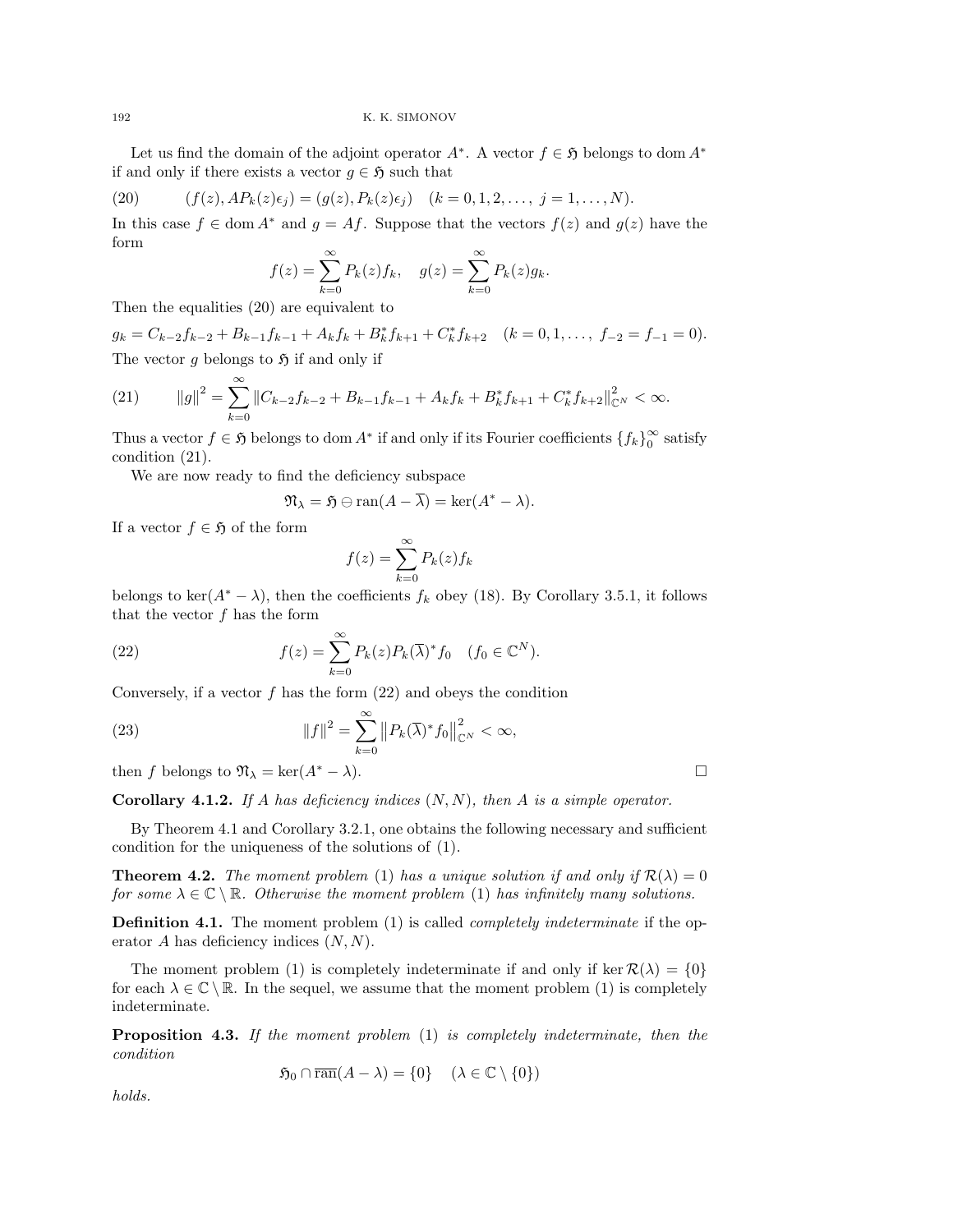*Proof.* Suppose that  $\alpha$  is the angle between  $\mathfrak{H}_0$  and  $\overline{ran}(A - \lambda)$ . We claim that  $\alpha > 0$ . Indeed,

$$
\sin \alpha = \inf_{\begin{subarray}{l} \|\phi\|_{\mathbb{C}^N} = 1 \\ f \in \text{dom } A \end{subarray}} \{ \|\phi - (A - \lambda)f\| \} \ge \inf_{\begin{subarray}{l} \|\phi\|_{\mathbb{C}^N} = 1 \\ g(\lambda) = 0 \end{subarray}} \{ \|\phi - g\| \} = \inf_{\begin{subarray}{l} \|\phi\|_{\mathbb{C}^N} = 1 \\ h(\lambda) = \phi \end{subarray}} \{ \|\boldsymbol{h}\| \}
$$

$$
= \inf_{\boldsymbol{h} \in \mathfrak{H}} \left\{ \frac{\|\boldsymbol{h}\|}{\|\boldsymbol{h}(\lambda)\|_{\mathbb{C}^N}} \right\} = \inf_{\begin{subarray}{l} \{\boldsymbol{h}_k\}_{0}^{m} \subset \mathbb{C}^N \\ m = 0, 1, 2, \dots \end{subarray}} \left\{ \frac{\left(\sum_{k=0}^m \|h_k\|_{\mathbb{C}^N}^2\right)^{\frac{1}{2}}}{\|\sum_{k=0}^m P_k(\lambda)h_k\|_{\mathbb{C}^N}} \right\}.
$$

Using Cauchy's inequality, we obtain

$$
\sin \alpha \ge \inf_{m=0,1,2,...} \left\{ \frac{1}{\left(\sum_{k=0}^m ||P_k(\lambda)||_{\mathbb{C}^N}^2\right)^{\frac{1}{2}}} \right\} = \frac{1}{\left(\sum_{k=0}^\infty ||P_k(\lambda)||_{\mathbb{C}^N}^2\right)^{\frac{1}{2}}} > 0.
$$

Let us take the subspace  $\mathfrak{L} = \mathfrak{H}_0$  as the module of a representation. By Proposition 4.3, the decomposition

$$
\mathfrak{H} = \overline{\mathfrak{M}}_{\lambda} \dotplus \mathfrak{H}_0 \quad (\lambda \in \mathbb{C} \setminus \{0\})
$$

holds. Denote by  $\mathcal{P}(\lambda)$  the skew projection onto  $\mathfrak{H}_0$  parallel  $\mathfrak{M}_\lambda$  in the space  $\mathfrak{H}$ . Put

$$
Q(\lambda) = P_{\mathfrak{H}_0}(A - \lambda)^{-1}(I - \mathcal{P}(\lambda)).
$$

Then any vector

$$
f(z) = \sum_{k=0}^{\infty} P_k(z) f_k \in \mathfrak{H}
$$

obeys

$$
\mathcal{P}(\lambda)f = f(\lambda) = \sum_{k=0}^{\infty} P_k(\lambda)f_k, \quad \mathcal{Q}(\lambda)f = \sum_{k=0}^{\infty} Q_k(\lambda)f_k.
$$

**Proposition 4.4.** The set of  $\mathfrak{H}_0$ -regular points of A coincides with the domain  $\mathbb{C} \setminus \{0\}$ .

*Proof.* This statement follows from Theorem 2.1 for  $L = \hat{S}$  $\tilde{\mathfrak{H}}$ .

Proposition 4.5. The following equalities hold:

$$
(\mathcal{P}(\lambda)^*\phi)(z) = \sum_{k=0}^{\infty} P_k(z)P_k(\lambda)^*\phi,
$$
  

$$
(\mathcal{Q}(\lambda)^*\phi)(z) = \sum_{k=0}^{\infty} P_k(z)Q_k(\lambda)^*\phi
$$
  

$$
(\phi \in \mathfrak{H}_0).
$$

Proof. Let us prove the first equality, the second equality can be proved similarly. Expand the vector  $\mathcal{P}(\lambda)^*\phi$  as

$$
\mathcal{P}(\lambda)^{*}\phi = \sum_{k=0}^{\infty} P_k(z) f_k.
$$

Then the coefficients  $f_k$  are determined from the equalities

$$
\epsilon_j^* f_k = (\mathcal{P}(\lambda)^* \phi, P_k(z) \epsilon_j) = (\phi, \mathcal{P}(\lambda) P_k(z) \epsilon_j) = (\phi, P_k(\lambda) \epsilon_j)_{\mathbb{C}_N} = \epsilon_j^* P_k(\lambda)^* \phi
$$
  

$$
(k = 0, 1, 2, \dots, j = 1, \dots, N).
$$

 $\Box$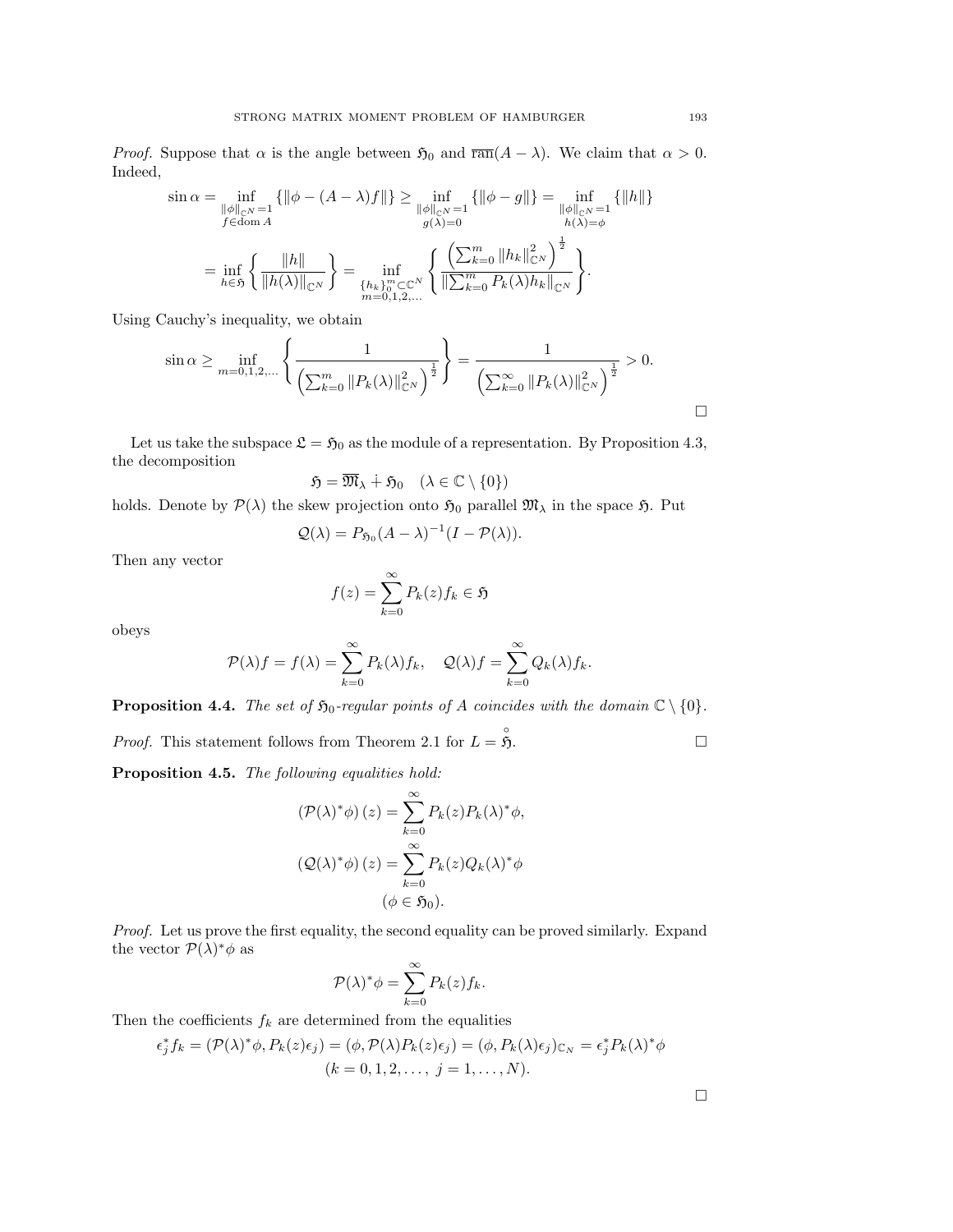Theorem 4.6. The adjoint operator  $A^*$  has the form

(24) 
$$
\text{dom } A^* = \text{dom } A + \mathcal{P}(\lambda)^* \mathfrak{H}_0 + \mathcal{Q}(\lambda)^* \mathfrak{H}_0,
$$

$$
A^* f = A f_0 + \overline{\lambda} \mathcal{P}(\lambda)^* \phi + \overline{\lambda} \mathcal{Q}(\lambda)^* \psi + \psi
$$

$$
(\lambda \in \mathbb{C} \setminus \{0\})
$$

where

$$
f = f_0 + \mathcal{P}(\lambda)^* \phi + \mathcal{Q}(\lambda)^* \psi \quad (f_0 \in \text{dom } A, \ \phi, \psi \in \mathfrak{H}_0).
$$

The deficiency subspace  $\mathfrak{N}_{\lambda}$  has the form

$$
\mathfrak{N}_{\lambda} = \Big\{ f_{\lambda,\phi}(z) = \sum_{k=0}^{\infty} P_k(z) P_k(\overline{\lambda})^* \phi : \phi \in \mathfrak{H}_0 \Big\}.
$$

*Proof.* Using Proposition 2.2, we obtain the form of  $A^*$ . Using Theorem 4.1, we get the form of the defect subspace  $\mathfrak{N}_{\lambda}$ .

**Theorem 4.7.** Suppose  $a \in \mathbb{R} \setminus \{0\}$ . The triplet  $\Pi = \{\mathfrak{H}_0, \Gamma_0, \Gamma_1\}$  given by

$$
\Gamma_0 f = \mathcal{P}(a)(A^* - a)f = -\psi, \quad \Gamma_1 f = P_{\mathfrak{H}_0} f - \mathcal{Q}(a)(A^* - a)f = \phi,
$$

and

$$
f = f_0 + \mathcal{P}(a)^* \phi + \mathcal{Q}(\lambda)^* \psi \in \text{dom}\, A^* \quad (f_0 \in \text{dom}\, A, \ \phi, \psi \in \mathfrak{H}_0)
$$

is a boundary triplet for the operator  $A^*$ . The corresponding Weyl function  $M(\lambda)$  has the form

(25) 
$$
M(\lambda) = \left(I - (\lambda - a) \sum_{k=0}^{\infty} Q_k(a) P_k(\overline{\lambda})^*\right) \left((\lambda - a) \sum_{k=0}^{\infty} P_k(a) P_k(\overline{\lambda})^*\right)^{-1}.
$$

Proof. Let us check that the equalities

$$
-P(a)(A^* - a)f = -\psi, \quad P_{50}f - Q(a)(A^* - a)f = \phi
$$

hold for a vector

$$
f = f_0 + \mathcal{P}(a)^* \phi + \mathcal{Q}(a)^* \psi \in \text{dom}\, A^* \quad (f_0 \in \text{dom}\, A, \ \phi, \psi \in \mathfrak{H}_0).
$$

Indeed,

$$
-P(a)(A^* - a)f = -P(a)((A - a)f_0 + \psi) = -\psi,
$$
  
\n
$$
P_{5_0}f - Q(a)(A^* - a)f = P_{5_0}f_0 + \phi - Q(a)((A - a)f_0 + \psi) = \phi.
$$

It is clear that  $\Gamma = {\Gamma_0, \Gamma_1}$  is surjective and obeys the Green identity (5). Therefore  $\Pi$ is a boundary triplet for  $A^*$ .

Now let us find the Weyl function  $M(\lambda)$ . Taking  $f_{\lambda,\phi}(z) = \mathcal{P}(\overline{\lambda})^*\phi \in \mathfrak{N}_{\lambda}$ , we get

$$
\Gamma_0 f_{\lambda,\phi}(z) = \mathcal{P}(a)(A^* - a)\mathcal{P}(\overline{\lambda})^* \phi = (\lambda - a)\mathcal{P}(a)\mathcal{P}(\overline{\lambda})^* \phi = (\lambda - a)\sum_{k=0}^{\infty} P_k(a)P_k(\overline{\lambda})^* \phi,
$$
  

$$
\Gamma_1 f_{\lambda,\phi}(z) = (P_{\mathfrak{H}_0} - \mathcal{Q}(a)(A^* - a))\mathcal{P}(\overline{\lambda})^* \phi = I - (\lambda - a)\mathcal{Q}(a)\mathcal{P}(\overline{\lambda})^* \phi
$$
  

$$
= I - (\lambda - a)\sum_{k=0}^{\infty} Q_k(a)P_k(\overline{\lambda})^* \phi.
$$

Thus the Weyl function  $M(\lambda)$  has the form (25).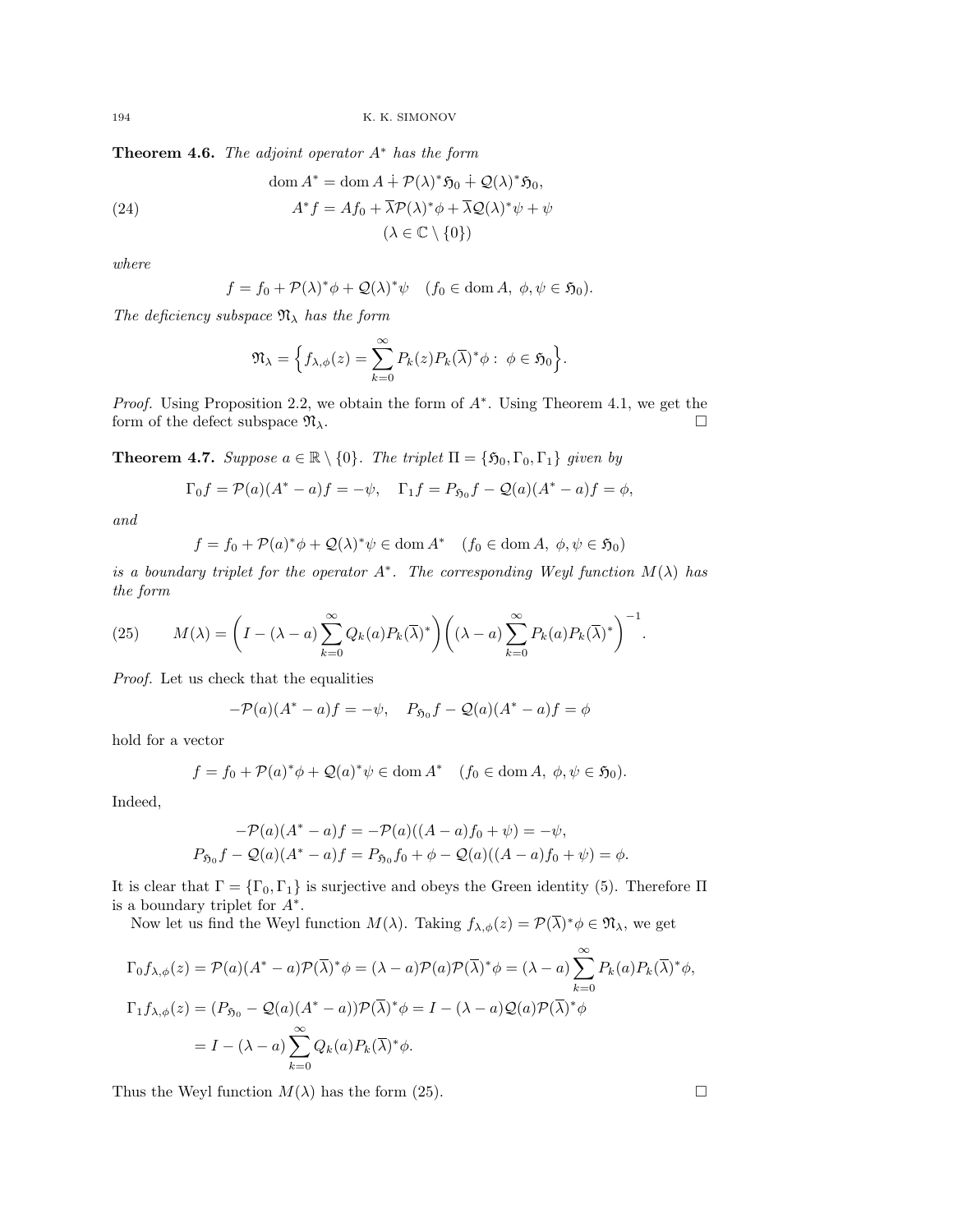**Theorem 4.8.** Let  $\Pi = {\mathfrak{L}, \Gamma_0, \Gamma_1}$  be the boundary triplet for  $A^*$  defined in Theorem 4.7. Then the matrix function

(26)  
\n
$$
W(\lambda) = \begin{pmatrix} w_{11}(\lambda) & w_{12}(\lambda) \\ w_{21}(\lambda) & w_{22}(\lambda) \end{pmatrix}
$$
\n
$$
= \begin{pmatrix} I + (\lambda - a) \sum_{j=0}^{\infty} Q_j(\lambda) P_j(a)^* & (\lambda - a) \sum_{j=0}^{\infty} Q_j(\lambda) Q_j(a)^* \\ -(\lambda - a) \sum_{j=0}^{\infty} P_j(\lambda) P_j(a)^* & I - (\lambda - a) \sum_{j=0}^{\infty} P_j(\lambda) Q_j(a)^* \end{pmatrix}
$$

is the corresponding  $\Pi$ *2-resolvent matrix.* 

Proof. Using Theorem 2.5, Proposition 4.5, and Theorem 4.7, we get

$$
w_{11}(\lambda)^{*} = -\Gamma_{0}Q(\lambda)^{*} = \mathcal{P}(a)(A^{*} - a)Q(\lambda)^{*} = I + (\overline{\lambda} - a)\mathcal{P}(a)\mathcal{P}(\lambda)^{*}
$$
  
\n
$$
= I + (\overline{\lambda} - a)\sum_{k=0}^{\infty} P_{k}(a)Q_{k}(\lambda)^{*},
$$
  
\n
$$
w_{12}(\lambda)^{*} = -\Gamma_{1}Q(\lambda)^{*} = -(P_{\mathfrak{H}_{0}} - Q(a)(A^{*} - a))Q(\lambda)^{*} = (\overline{\lambda} - a)Q(a)Q(\lambda)^{*}
$$
  
\n
$$
= (\overline{\lambda} - a)\sum_{k=0}^{\infty} Q_{k}(a)Q_{k}(\lambda)^{*},
$$
  
\n
$$
w_{21}(\lambda)^{*} = \Gamma_{0}\mathcal{P}(\lambda)^{*} = -\mathcal{P}(a)(A^{*} - a)\mathcal{P}(\lambda)^{*} = -(\overline{\lambda} - a)\mathcal{P}(a)\mathcal{P}(\lambda)^{*}
$$
  
\n
$$
= -(\overline{\lambda} - a)\sum_{k=0}^{\infty} P_{k}(a)P_{k}(\lambda)^{*},
$$
  
\n
$$
w_{22}(\lambda)^{*} = \Gamma_{1}\mathcal{P}(\lambda)^{*} = (P_{\mathfrak{H}_{0}} - Q(a)(A^{*} - a))\mathcal{P}(\lambda)^{*} = I - (\overline{\lambda} - a)Q(a)\mathcal{P}(\lambda)^{*}
$$
  
\n
$$
= I - (\overline{\lambda} - a)\sum_{k=0}^{\infty} Q_{k}(a)P_{k}(\lambda)^{*}.
$$

Remark 4.8.1. The proofs of Theorems 4.7 and 4.8 are close to those in [6] in the case of the classical Hamburger moment problem.

**Theorem 4.9** ([20]). The matrix function (26) is holomorphic in  $\mathbb{C} \setminus \{0\}$  and has the minimal exponential type at its points of singularity  $\lambda = 0, \infty, i.e.,$ 

$$
\lim_{\lambda \to \infty} \frac{\log ||W(\lambda)||_{\mathbb{C}^{2N}}}{|\lambda|} = 0,
$$
  

$$
\lim_{\lambda \to 0} |\lambda| \log ||W(\lambda)||_{\mathbb{C}^{2N}} = 0.
$$

Using Theorems 2.6, 3.2, and 4.8, we obtain our main result.

Theorem 4.10. There exists a one-to-one correspondence between the set of all solutions  $d\Sigma$  of the moment problem (1) and the set of all functions  $\tau \in \mathcal{N}_{\mathfrak{H}_0}$ . The correspondence is given by the following Nevanlinna type formula

$$
\int_{-\infty}^{+\infty} \frac{d\Sigma(t)}{t-\lambda} = (w_{11}(\lambda)\tau(\lambda) + w_{12}(\lambda)) (w_{21}(\lambda)\tau(\lambda) + w_{22}(\lambda))^{-1},
$$

where the functions  $(w_{ij}(\lambda))^2_1$  are defined by (26).

Remark 4.10.1. For the scalar case, Theorem 4.10 was proved by O. Njåstad (see [19]). However the result of O. Njåstad is restricted to bisequences  $\{S_k\}_{-\infty}^{+\infty}$  that give rise to regular sequences  $\{P_k(z)\}_0^\infty$  $\int_{0}^{\infty}$ . Since we do not use the regularity condition, we strengthen the result of O. Njåstad even for the scalar case.

 $\Box$